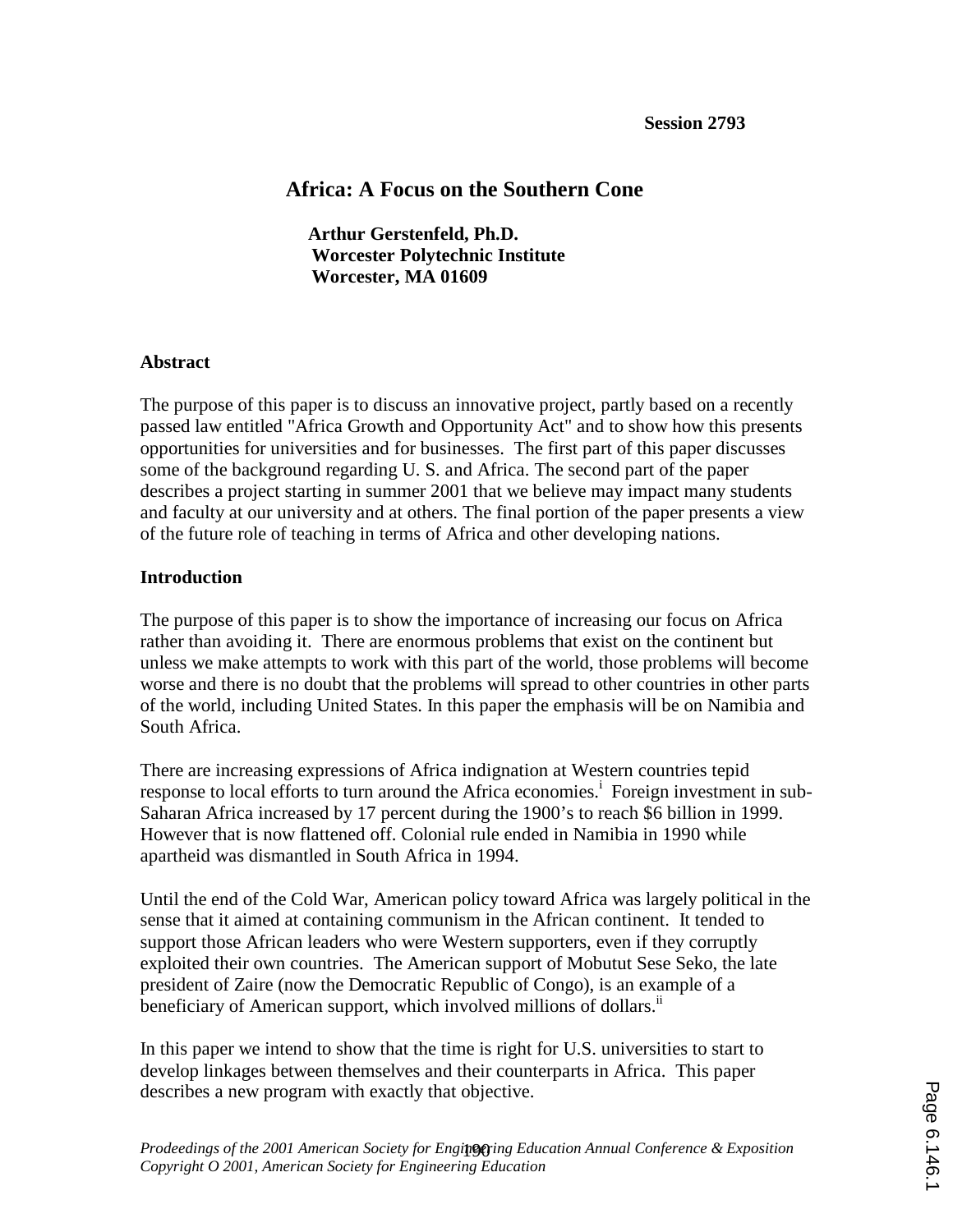#### **Background**

On May 18, 2000, the 106<sup>th</sup> Congress of the United States passed the Africa Growth and Opportunity Act with the subtitle: "Trade Policy for Sub Sahara Africa"iii. However, at present, most U.S. universities are not aware of the new law or the opportunities for students and faculty.

This new law now allows many products to be imported directly from Africa to the U.S., free of duty. This will affect supply chain management where parts can now be imported from Africa with no tariffs. This new law will also provide opportunities for joint engineering projects. A thrust of this new legislation focuses on the opportunities for projects concerned with infrastructure. The U.S. Government is urging private equity funds to invest in infrastructure projects in sub Sahara Africa.

Opportunities for persons knowledgeable about Africa are now appearing for U.S. trained persons as Africa becomes increasingly privatized. Firms such as Ford Motor Company, Amoco, Chevron, Bank of America and General Electric are all part of the new Africa Growth and Opportunity Act Coalition.

As an example of U.S. corporate interest in Africa there is The Corporate Council on Africa, which is a non-profit organization of American corporations whose goal is to improve the interaction between the U.S. and African private sectors. Council programs are designed to bring together potential business partners and raise Africa's investment profile in the  $U.S.^{iv}$ .

In Namibia (see Figure 1), one of the target countries for our project, the leading sectors for U.S. trade and investment include alternative energy sources, desalinization projects, and mining industry equipment.<sup>V</sup> Students studying alternative energy sources will find great interests in their skills. Similarly engineering students focussing on civil engineering will find important uses for their talents in Namibia with projects focussing on desalinization and pipeline construction and installation.

In South Africa (see Figure 1), the leading sectors for U.S. trade and investment are in telecommunications, computer software and services, airport equipment, air pollution and waste management equipment, and security and safety equipment<sup>vi</sup>. An increasing number of companies are choosing South Africa as their headquarters for operating throughout Africa. South Africa has the continent's most sophisticated free-market economy, with modern infrastructure and communication systems. South Africa accounts for 40 percent of Africa's industrial output, and maintains well-developed financial, legal and transport sectors.

The new privatization now presents important opportunities for students interested in South Africa. Initially South Africa's economy was based on gold and diamond mining. Now the economy is broadly based and largely privatized. Manufacturing and software development at present represents the largest sector of the South Africa economy.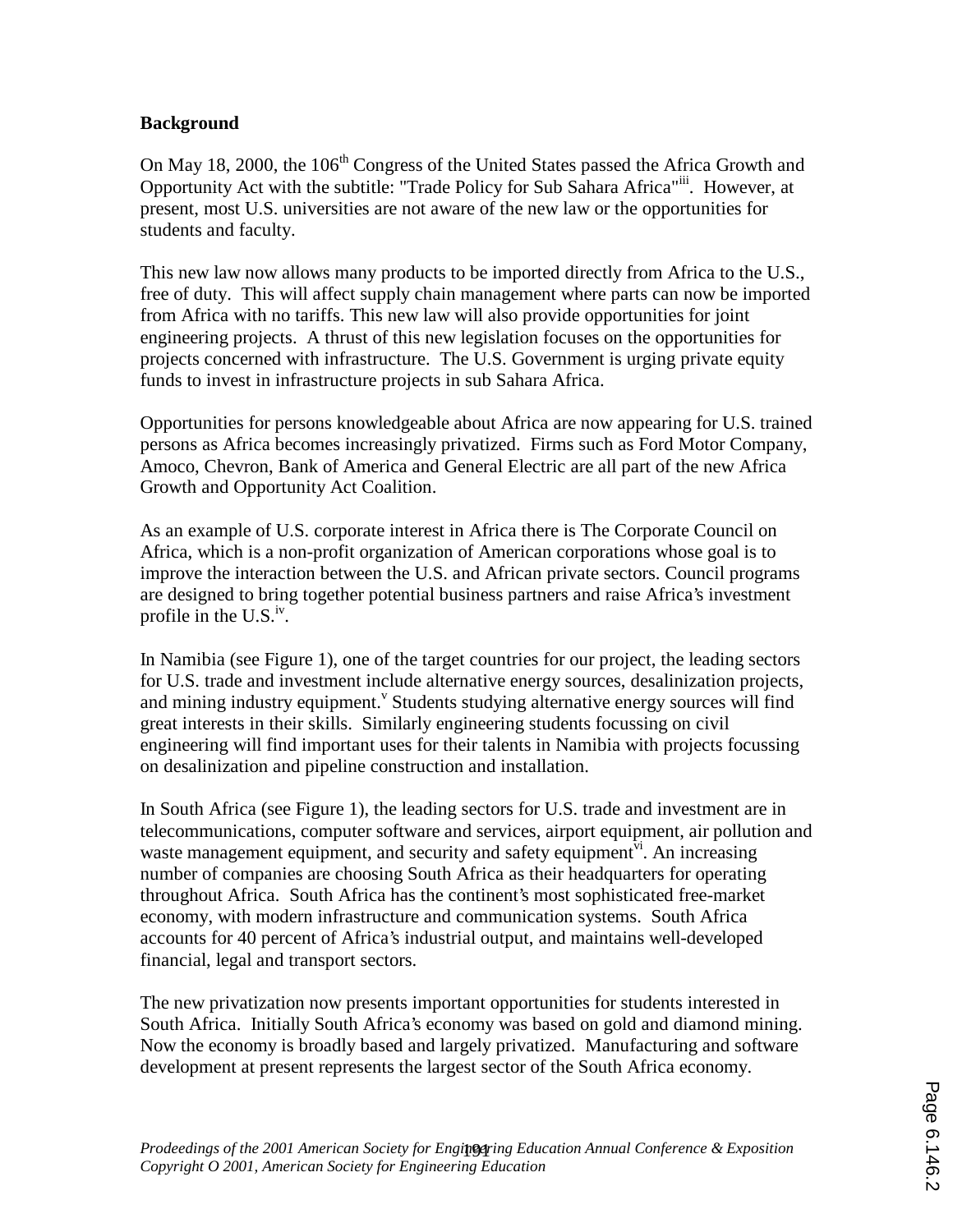Figure One: Map of Africa (The focus of our project is on the southern cone countries. The focus of this paper is on Namibia and South Africa)

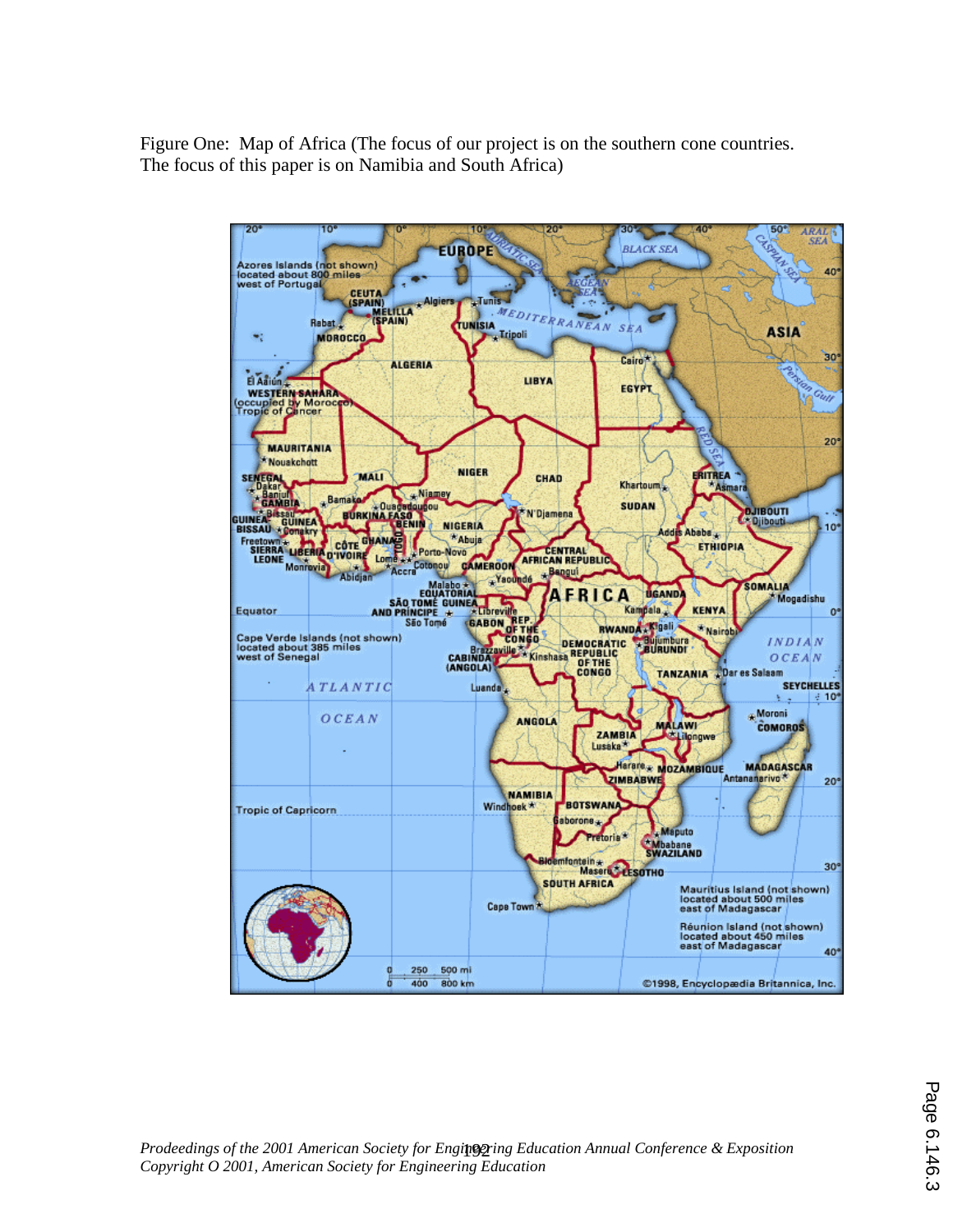While the majority of this background is showing the opportunities, there is another side to the coin that is the *threats*. There is a danger that Africa will move closer and closer to Europe in terms of trade, investment, and joint projects. For example, in February 2000, The European Union (EU) agreed on a twenty-year trade and aid treaty that will benefit Africa significantly. The development assistance package has a value of approximately \$15 billion. In addition, South Africa and the EU reached a bilateral agreement in early 2000 that liberalizes both imports and exports between Europe and South Africa.

Figure Two shows an increase in both exports and imports between United States and South Africa. Particularly note the increase in exports from South Africa to United States in 1999 and beyond.

As Schrader notes in African Politics and Society, "the transformation of foreign policy interests in the post-Cold War era has contributed to the rise of Great Power economic competition throughout Africa, particularly in the highly lucrative petroleum, telecommunications, and transport industries.<sup>vii</sup> Schraeder further points out that "in the eyes of French policymakers, the penetration of American and other Western companies constitutes at best an intrusion and at worst an aggression into France's 'chasse gardee" (private hunting ground).<sup>viii</sup>

# **An Interdisciplinary Education Plan**

This section of the paper focuses on an interdisciplinary education project, which has been approved for funding by the Department of Education.<sup>ix</sup> This work builds on WPI's strong global program. Some years ago WPI realized that there was a need for education to change and to focus more on global issues and interdisciplinary education. As the third oldest technical university in the United States, WPI, a small university, was able to make these changes.

One component of our global program is known as an interactive qualifying project (IQP). Prior to each one of these projects, there is a full semester preparation course that focuses on research methods, the culture of the country where the project is worked on, and the literature review in connection with each project. For example, a year ago when we were planning to do projects in Zimbabwe, we gave a preparation course that focused on the culture of Zimbabwe. Unfortunately, because of political difficulties, we had to cancel the projects in Zimbabwe and those students did their projects in Costa Rica instead.

Typical projects planned for this coming year in Africa include:

- Technology transfer opportunities between South Africa and New England businesses
- Identification of key industries in Namibia for joint engineering projects
- Applications of Internet to enhance international exchanges from new England firms to firms in southern Africa.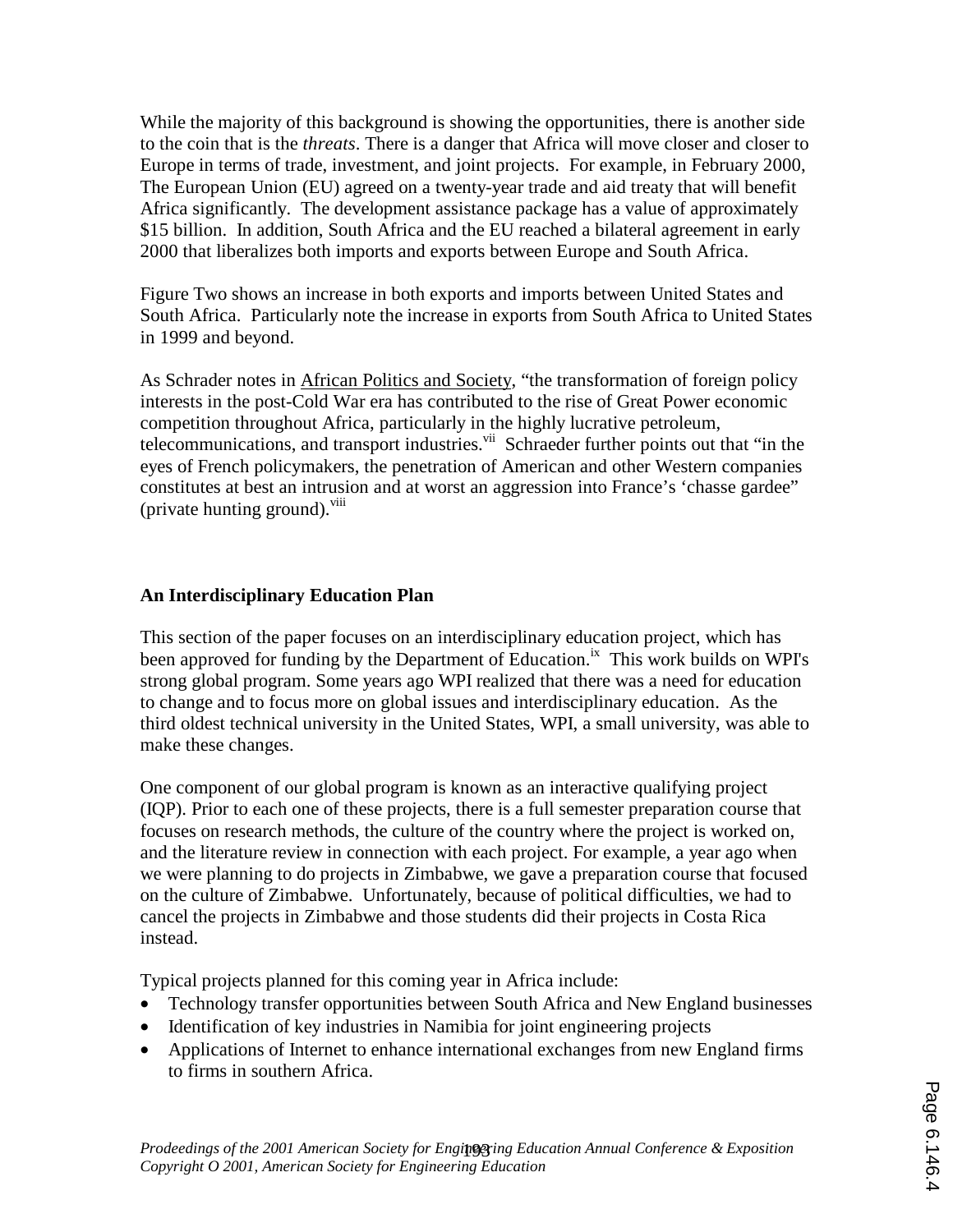

Figure Two: Imports and Exports between United States and South Africa

Source: U.S. Census Bureau 2001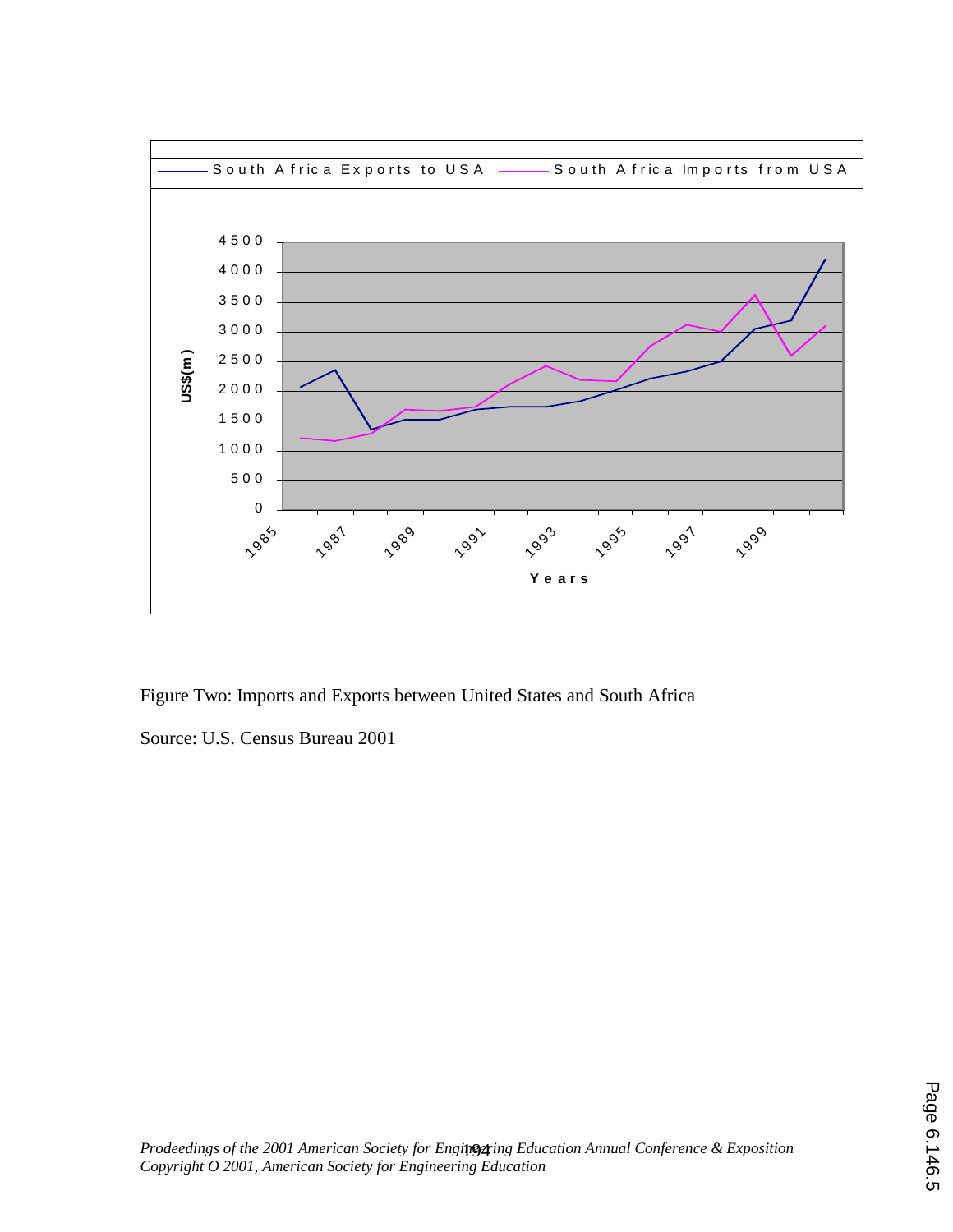Each of our teams will consist of three students and one student from the host country. This means that our students are working side by side with students from Africa. The advantage of this arrangement is that when the U.S. students need to return home, the students from the African country can continue the projects. In addition, personal friendships will develop between the U.S. students and their counterparts from Africa.

Many students have provided feedback after their graduation that describes their project work at WPI as the most important part of their learning experience. These Africa projects certainly fall into that category. For these projects, the students will not only be learning the steps necessary to accomplish the project goals, but they will be learning about the Africa culture as well. What better way to learn about the culture, than being immersed?

A second result of our Africa program is to introduce new course modules so that the students will become aware of the opportunities from that part of the world. An Africa module will be included in the course on Management of Innovation. In this case, the module will include examples of innovations from the United States appropriate for Africa, and innovations from Africa appropriate for the United States. Allan Afuah describes this in his textbook.<sup>x</sup> In the case of innovations destined for the southern Africa market, emphasis will be on developing products and processes that fit their culture. While this may appear obvious, in actuality many firms have made costly errors by not fully understanding the southern Africa market.

In the case of South Africa, they import more than a billion dollars worth of manufactured goods. In the module that will focus on innovations for the South Africa market, manufactured goods will be carefully analyzed and through a series of case studies, the students will start to gain a better understanding of what types of innovations would achieve economic success.

A question that one might ask is how do we train our own faculty about the culture of Africa? Most of our professors have had very little exposure to that part of the world. While our own faculty are highly skilled in particular specialties, our own education has been sadly lacking when it comes to understanding most developing nations.

In order to overcome our own weaknesses when it comes to understanding Africa, we have arranged with the Africa-America Institute (AAI) to have a person come to WPI and offer training for our faculty.<sup>xi</sup> The AAI offers programs in three areas, Human Resource Development, Bridging and Policy, and Investment and Economic Development.

As part of this new program we have designed an evaluation plan so that we can monitor our progress during the course of this project. We have developed a variety of techniques to systematically evaluate individual program activities. As part of this, we have formed a Board of Advisors, which consists of one person from the Africa-America Institute, one person from the Worcester consortium of fifteen universities and colleges, two faculty members, and two students. One of our objectives is to share our experiences and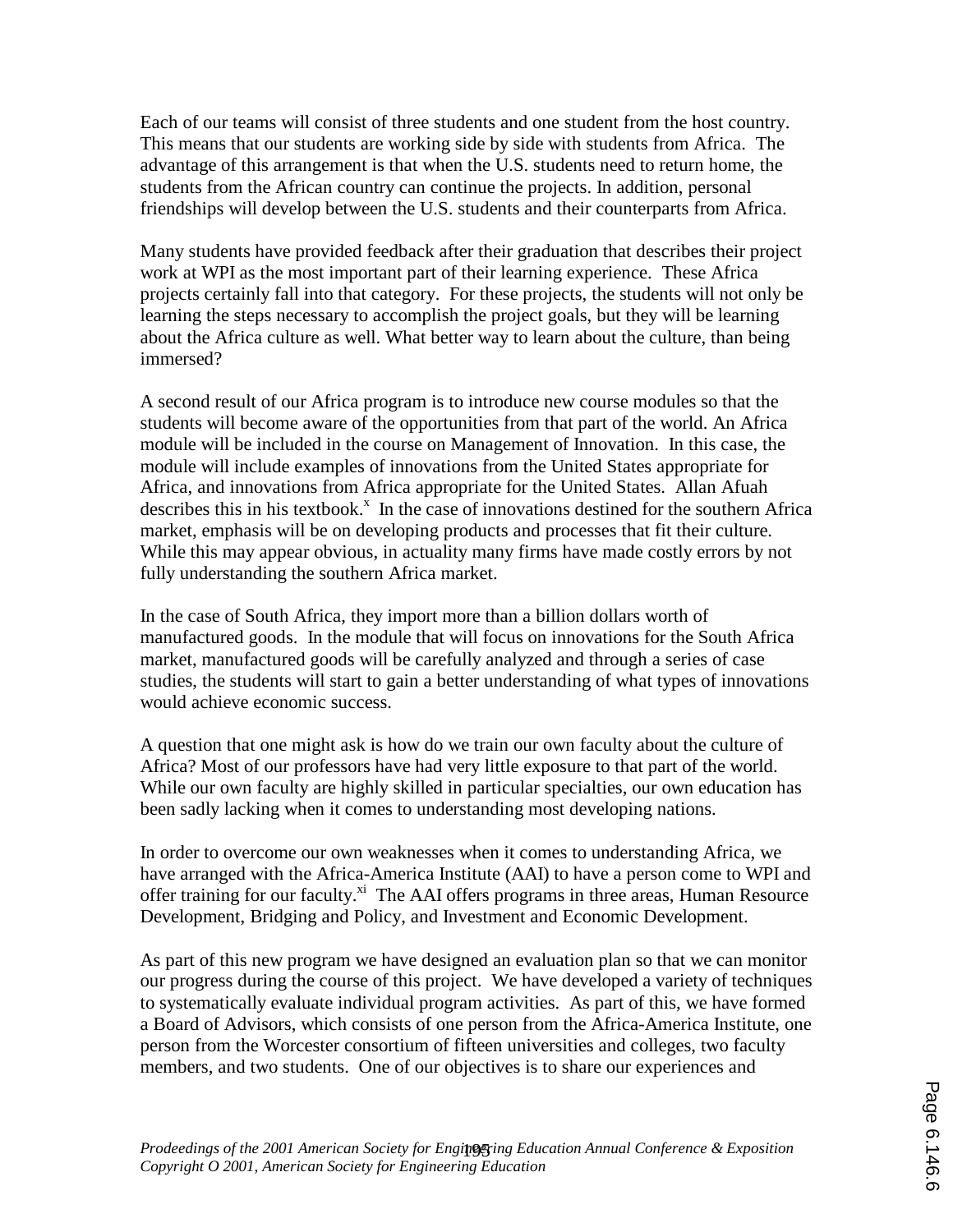findings with many universities and businesses in order for this program to have the most impact as possible.

Finally, we understand that education is a key component of a country's ability to grow. Therefore our work on site will include close interaction with local universities. It is not as if we are going there to "show them how to do it." Rather our professors will interact with their faculty and set up long-term relationships that include discussions on curriculum and teaching methods.

# **Future Directions**

There are opportunities and *needs* for engineering universities in the United States to partner with universities in Africa, to establish exchange programs and joint research. There are needs in all fields for students from Africa to study in the United States and exchanges in the other direction as well. There are granting agencies that encourage these exchanges yet few of our universities avail themselves of these opportunities.

Since 1990, the Africa-America Institute program (ATLAS) has provided undergraduate, graduate and postgraduate fellowships for Africans studying at American universities. The project is funded principally by USAID and administered by the Africa-America Institute. In 1997 and 1998, ATLAS sponsored 463 students from 24 African countries, including Malawi, Mozambique, Namibia, Tanzania, and four Caribbean nations. These ATLAS Fellows attended a wide range of public and private institutions, including Vanderbilt, UCLA and Michigan State.

Most education, particularly engineering and management, ignores the role of developing nations. This is particularly true when it comes to Africa. However, the danger of continuing in that direction is that the divergence between the rich and poor nations will grow even larger. This is one of the most serious dilemmas of today's world. Now is the time we must try to change that. We believe that the program described in this paper takes a step in that direction.

The continent of Africa is immense (three times the size of U.S.) We decided to focus on the southern cone because there are countries there with a history of peace and good education and economies that are growing. However, the gap between U.S. and these countries is still very large. The country of South Africa has a strong softwareengineering base while the country of Namibia has a strong base in mining. .

There is also the danger that if we don't learn how to work with this immense continent that we will lose it. For example, South Africa, long dependent on Europe and the United States for most of its trade is now starting to focus on other countries.<sup>xii</sup> South Africa is considering links with Egypt, India, and especially Brazil. In fact in a surprising move, South Africa agreed at the time this paper is being written, to begin talks on joining Mercosur, the four-country trading block led by Brazil and Argentina.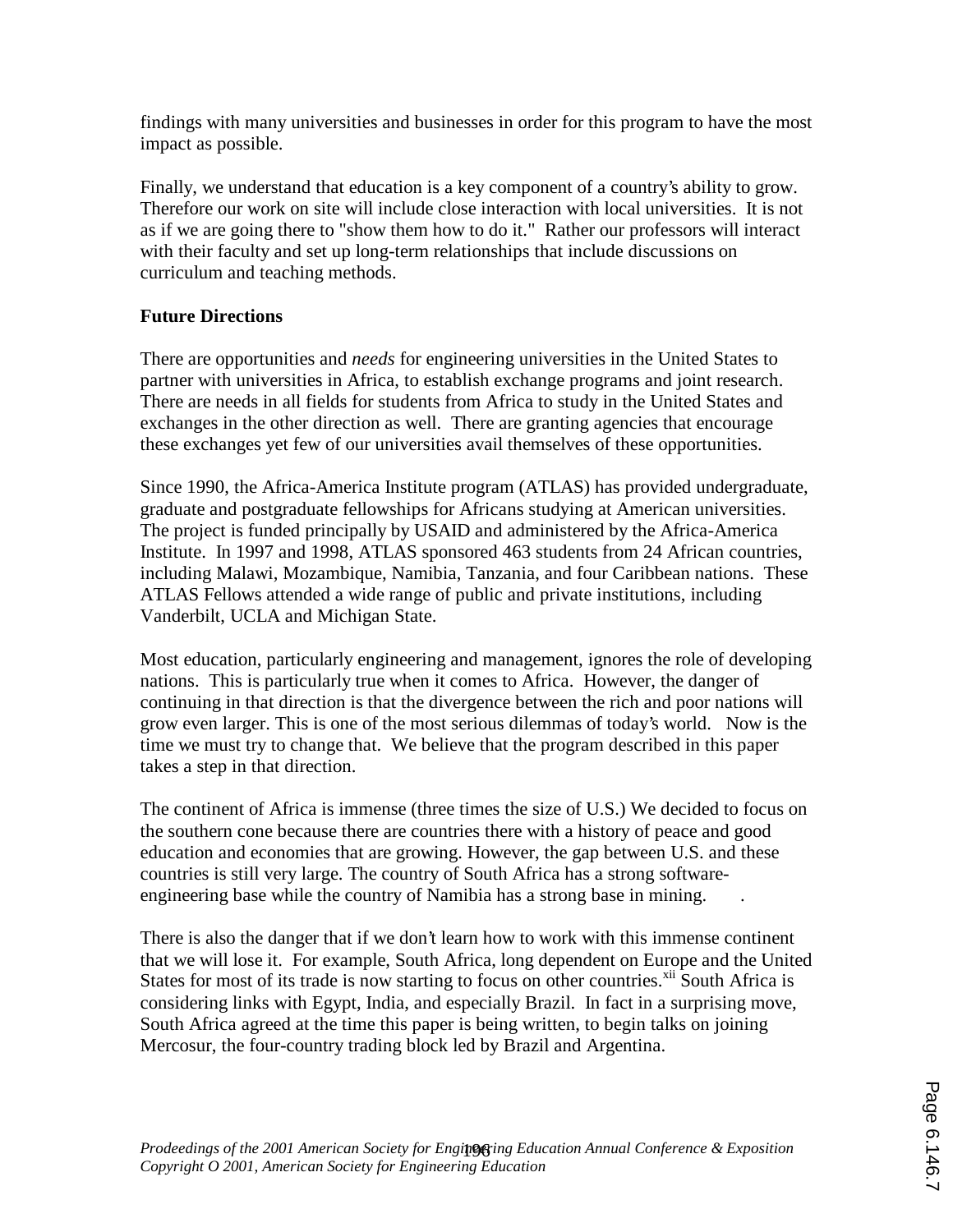After many false starts, the developed world may be edging toward a workable strategy toward Africa.<sup>xiii</sup> It is now recognized that Africans themselves must take responsibility for their own actions. This is the idea at the heart of the Millennium Program recently put forward by Presidents Mbeki of South Africa, Obasanjo of Nigeria and Bouteflika of Algeria. The conclusions are becoming clearer all the time. The momentum for progress must come from Africa itself. Second, the universities in the developed world must then be ready and willing to work with their counterparts in Africa.

The presidents of the World Bank and the IMF have been meeting with Africa leaders and discussing the Millennium Program described above. The welcome part of this worthy endeavor is that Mr. Mbeki's starting point is "a critical examination of Africa's post-independence experience and acceptance that things have to be done differently."Xiv

South Africa is Africa's motor. If South Africa could grow faster it would pull its neighbors along with it. South Africa's democracy is the most sophisticated in the region even though it is only six years old. South Africa is the closest thing Africa has to a superpower.<sup>xv</sup>

In September 2001 WPI will be holding our first New England Africa Business Conference. This will take place at MIT and will be hosted by WPI. The attendees will include some heads of State from Africa, ministers, ambassadors, and business people from Africa and the U.S. Included will be representatives from Corporate Council on Africa and the Africa-America Institute.

In summary, what we urge in this paper is the inclusion of Africa when one thinks of globalization. Unfortunately we usually think in terms of Europe, Asia, or Latin America. However, there are opportunities and needs for students, faculty, and industry to focus on Africa.

# **Biography**

Arthur Gerstenfeld is Professor of Management and Professor of Industrial Engineering at W.P.I. He has authored and edited five books and published more than forty articles in academic journals. He has recently received a grant from the Department of Education to carry on the work described in this paper. His Bachelors degree is from RPI and Masters and Ph.D. from MIT.

 i <sup>ii</sup> Prof. Raphael J. Njoroge, Ph.D., formerly a professor at the University of Nairobi, Kenya, now living in United States. Professor Njoroge contributed greatly to the introduction and background sections of this paper. He is the author of several books about Africa. His most recent text is Philosophy and Education in Africa, Worcester, MA. Transglobal Press, 2001.

iii Africa Growth and Opportunity Act, 2000.

iv Corporate Council on Africa http://www.africacncl.org/about.htm